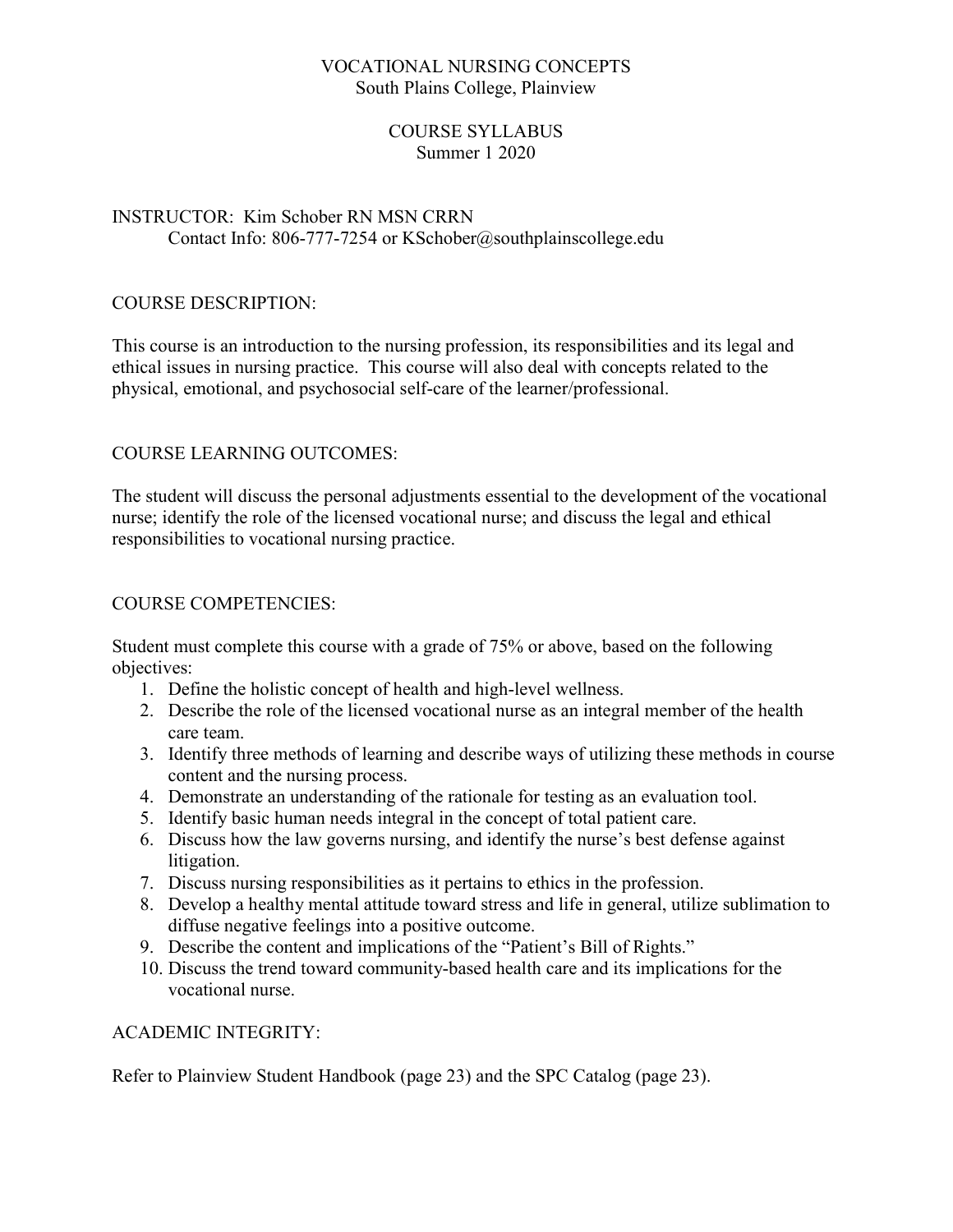# SCANS & FOUNDATION SKILLS:

 $C - 4, 5, 6, 7, 9, 10, 11, 13, 14, 15, 16, 17$ F – 12, 13, 14, 15, 16, 17

# VERIFICATION OF WORKPLACE COMPETENCIES:

NCLEX – PN Licensure Exam eligibility following successful completion of the one-year vocational nursing program.

# TEXTBOOK:

Knecht, Patricia. (2017). Success in practical/vocational nursing: From student to leader. (8th ed.). St. Louis, Missouri: Elsevier

ATTENDANCE: Attendance in Group virtual will be part of the participation grade..

# COURSE REQUIREMENTS:

- 1. Read assigned textbook material prior to listening to power points for better understanding.
- 2. Contribute to class discussion you learn from asking questions and listening to the interaction of other students.
- 3. Discussion Groups You must post a response to each subject discussed each week. Be original – this should reflect your own thinking!
- 4. Five unit exams will be given. These will be posted on Thursday of every week and must be completed and Submitted to Blackboard or emailed to me by Midnight on Sunday night.
- 5. There will not be a final exam
- 6. Dates on this syllabus will be subject to change. Please pay attention to the announcement section on Blackboard for any schedule changes.

#### GRADING:

|                                 |         | A  | $90 - 100$  |
|---------------------------------|---------|----|-------------|
|                                 |         | R  | 80-89       |
| Unit Exams                      | 50 $\%$ |    | 75-79       |
| <b>Blackboard Posts</b>         | 25%     | н. | 74 or below |
| Participation: Class/attendance | 25%     |    |             |

# TENTATIVE SCHEDULE:

### WEEK 1: 6/1-6/7

 Chapter 1 Personal Resources of an Adult Lerner Chapter 2 Academic Resources (Study Skills and Test Strategies Chapter 3 Community Resources Unit 1 Exam